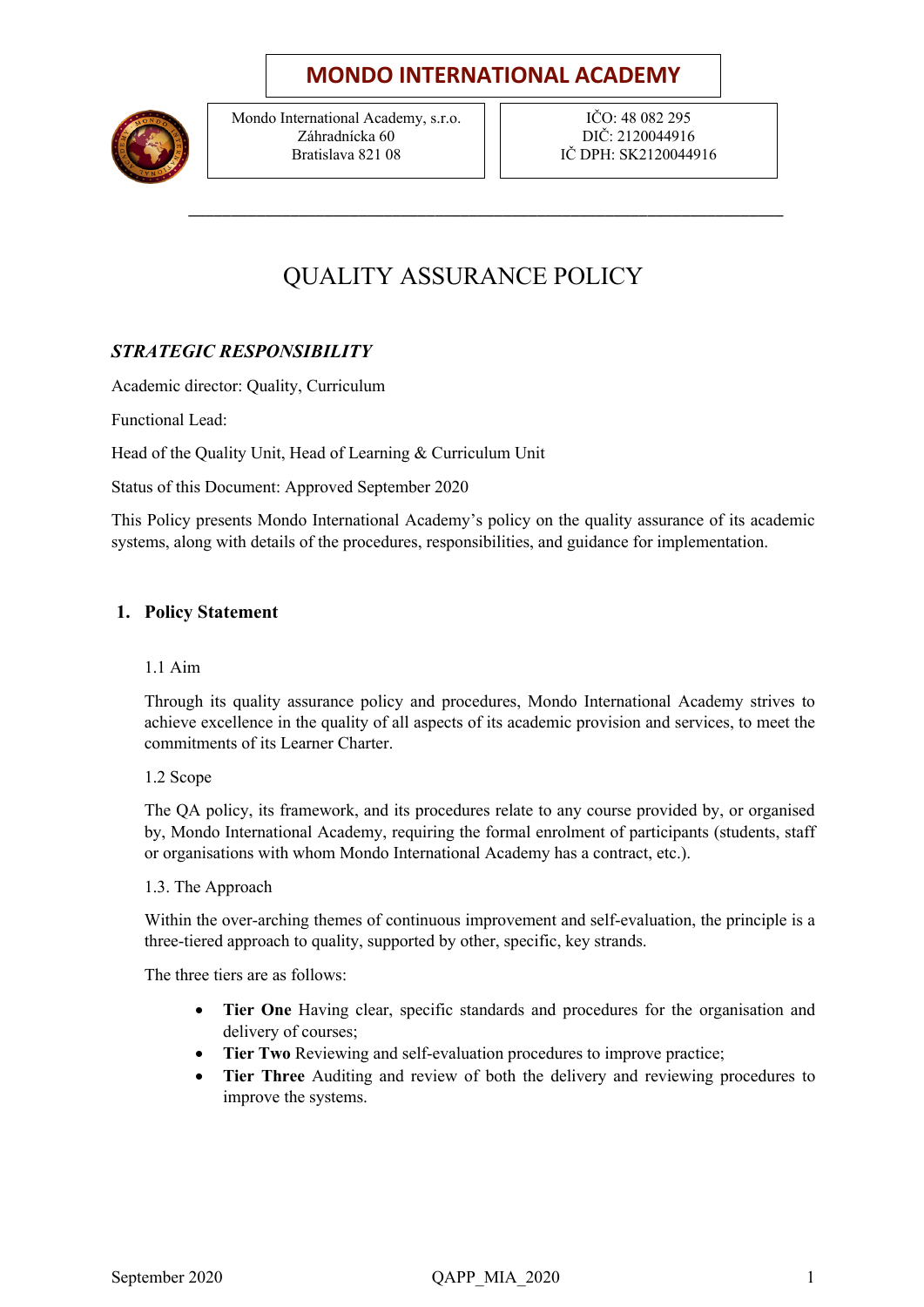- 1.4. The other key strands are:
	- adopting good relevant practice from external agencies;
	- staff development and training, linked to the formal staff development and review policy;
	- defined roles and responsibilities for all involved;
	- having reviews and procedures in which Mondo International Academy is able to monitor its performance terms of its Equal Opportunities and inclusiveness obligations, polices, and targets;
	- having complaints and appeals procedures.

Details are set out more fully in subsequent sections.

#### **2. Primary Tier of Quality - Assurance of Course Delivery**

- 2.1. This tier of quality relates to all aspects of the organisation and delivery of units/courses, where the actions directly affect an actual course outcome, e.g., marks in assessments, student retention.
- 2.2. Elements in this tier, to be addressed for every element of provision, include:
	- business case for a proposed new award, including links to Academy Strategic Plan and Aims;
	- authorisation to proceed to approval;
	- approval;
	- learning/teaching schedule;
	- assessment;
	- resources:
	- course organisation and staff responsibilities (Faculty, Assistant Principal, Quality Officer, etc);
	- accreditation of prior learning;
	- packs: curriculum, induction;
	- entries/ registration/ results;
	- reviews during the delivery, eg, Course Team Meetings, that may affect the outcome;
	- moderation that affects, in principle, the outcome for the cohort;
	- standards of service from Support Services.

#### **3. Secondary Tier of Quality – Review and Evaluation**

3.1. This tier of quality is concerned with reviews and evaluations that improve the quality of provision.

3.2. Among the elements to be addressed in this tier are:

- student/employer/ other stakeholder satisfaction surveys;
- surveys of support service delivery;
- quality assurance of data used in reviews, eg, PIs;
- unit /course /subject evaluations;
- annual course reviews, performance review programme, etc;
- moderation events and sampling (off line);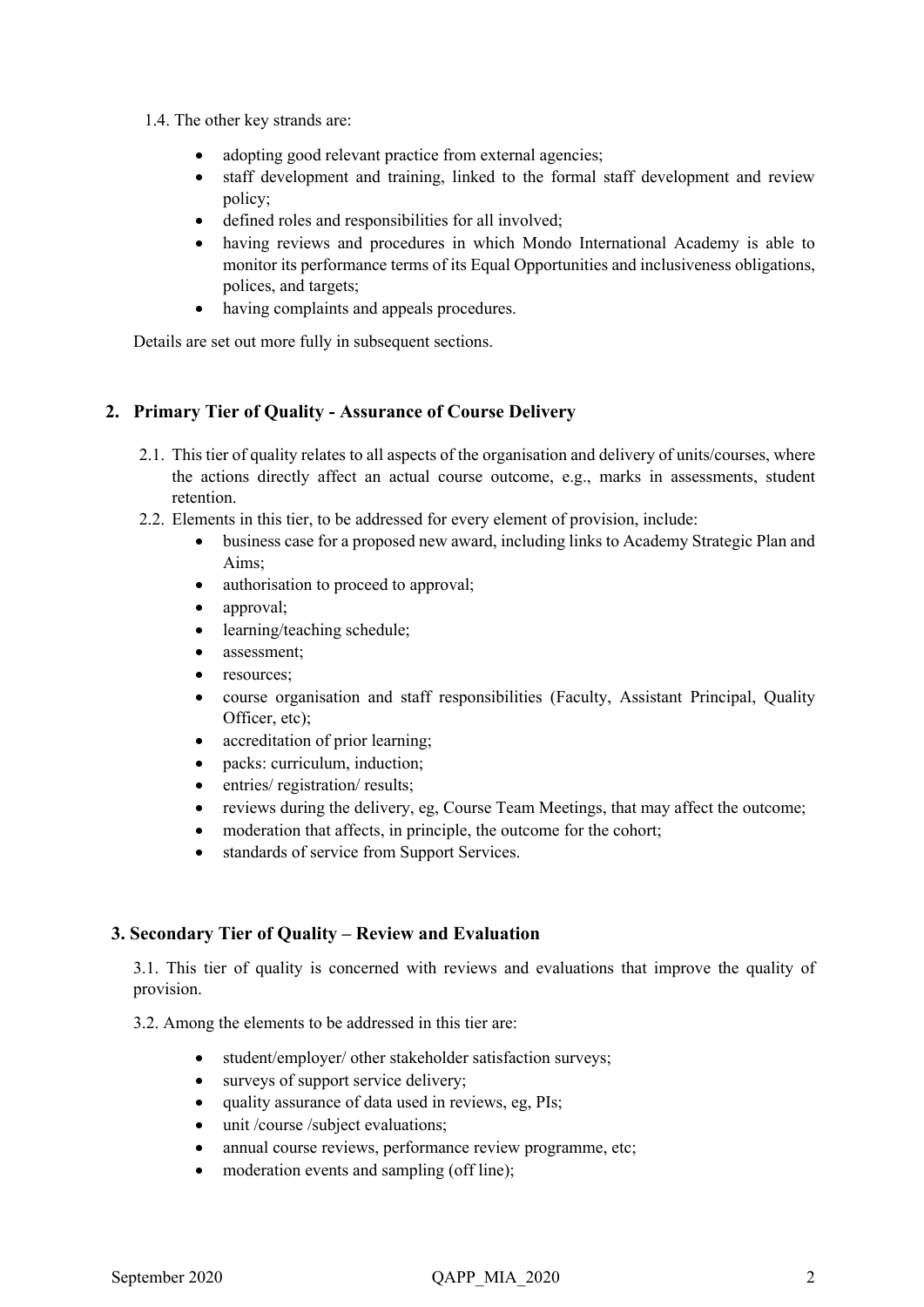- self-evaluation by all having responsibility for organisation and delivery: Lecturers: learning and teaching in the classroom, by peers/students;
- **Assessors**
- Course coordinators
- Heads of Faculty
- Support services.
- 3.3. The key strands to be achieved in the second tier are:
	- making available valid, quality-assured and comprehensive data on what has taken place;
	- open and honest self-evaluation:
	- establishing a common understanding of the significance of the review conclusions;
	- taking action to improve practice where appropriate;
	- sharing good practice;
	- picking up the development issues as appropriate, though, for
	- example, strategic planning, staff development and review;

#### **4. Tertiary Tier of Quality – Auditing of the Systems in the Primary and Secondary Tiers**

4.1. This tier is about reviewing and auditing the systems and procedures of the primary and secondary tiers.

4.2. Elements of this tier to be addressed, include:

- meeting the QA, and other bodies' standards for auditing;
- self-evaluation by those responsible for reviewing;
- monitoring moderation;
- auditing course documentation;
- auditing packs;
- auditing meeting documentation;
- surveys among stakeholders of the quality system;
- reporting internally and externally as appropriate.

#### **5. Staff Development and Training**

To ensure that all aspects of this policy are effective, appropriate staff development programmes are to be implemented. Some aspects of development are to be actioned through the Staff Development Review process.

#### **6. Equal Opportunities Monitoring and Action**

6.1. The Quality Assurance policy is one of Mondo International Academy's major instruments helping it to achieve its obligations and targets for ensuring that all students have equal opportunities for learning.

6.2. All systems for delivery of provision within Tier One are to be designed to ensure that no discrimination exists.

6.3. In Tier Two, data needed for review and evaluation are to be acquired in terms of equal opportunities monitoring, i.e. analysis by ethnicity, disability, and gender. Reviews and evaluations